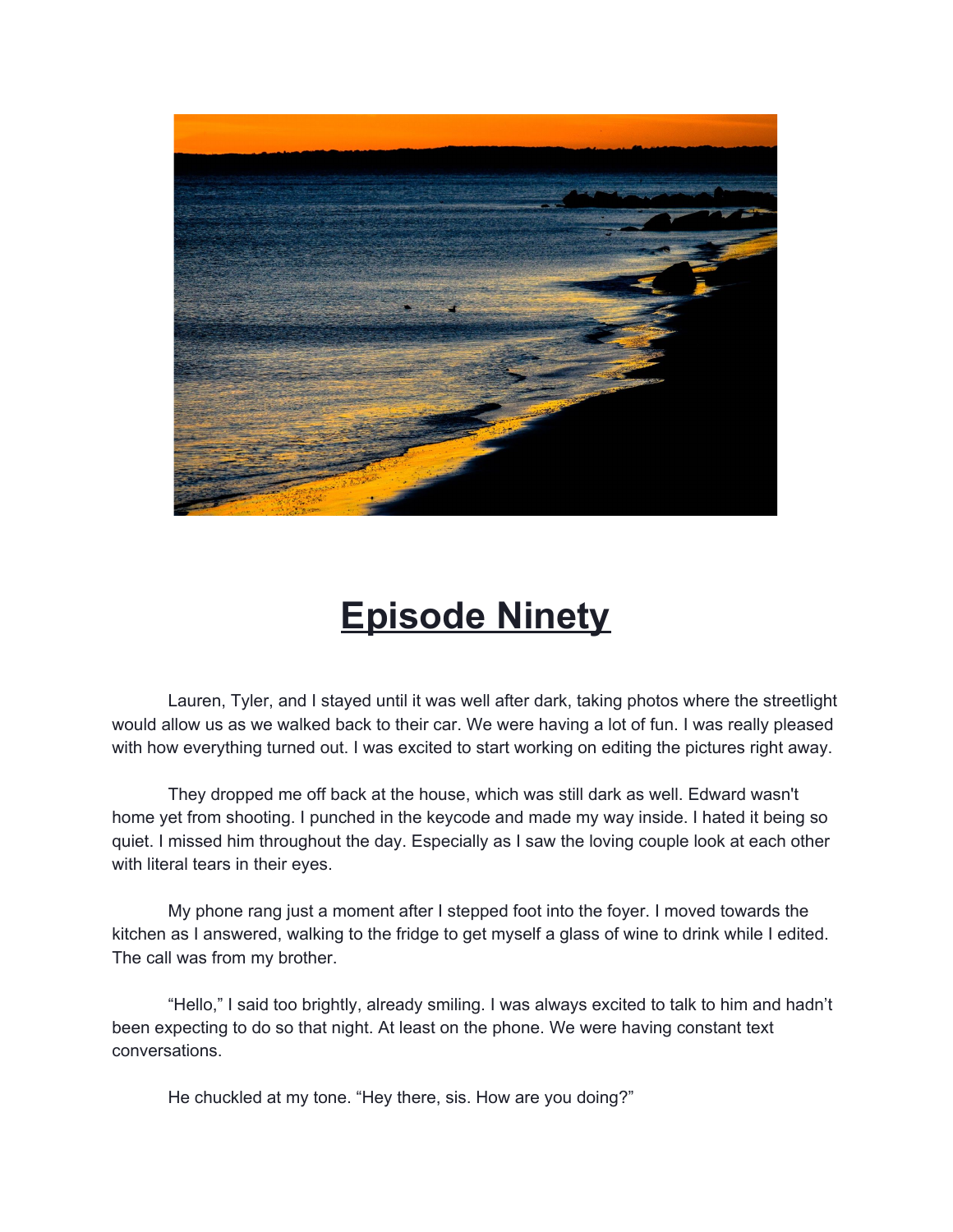"I am good," I replied as I pulled out a nice white from the fridge. "Great, actually. I just got back from taking pictures for a friend," I explained.

Jacob made an 'interested' little noise in the back of his throat. "Cool! Just for fun?"

"Yeah, it's for a party they're having soon."

"Nice. So, what are you doing now? I'm not bothering you, am I?" He worriedly asked. Usually, we let each other know in a message when the other was calling. I was talking to my siblings almost entirely through chat, which actually made it easier. There was no rush to answer, and no one was put off when someone didn't respond for ages. We were all busy people.

"Oh, no. Not at all." I shook my head even though he couldn't see me. "I'm just waiting for Eddie to get done filming for today. I don't know when he will be, though. I literally just walked into the house."

"Late night."

"Yeah," I agreed. "I've been out pretty much all day, and I'm kind of tired. So hopefully, Edward won't be too long because I'm ready for bed. What about you?"

"Chilling outside with a smoke. Ness went to visit her mom for a few days, so I'm all alone and fending for myself," he responded, sighing softly. "So, bored as fuck. What kind of pictures were you taking?" He continued. I giggled softly. "What kind of party?"

"Gender reveal. It was a maternity shoot. So, good practice for whenever I do Vanessa's. We need to figure out when y'all want me to come up to do that," I said with a little smile. I couldn't wait to see them again. I loved talking to Jake so much. There was a connection there that I couldn't explain, but it felt right. And nice. I adored having a brother.

"Baby, whenever you want to come will be great. We'll make time for you," he swore very quickly. "You aren't too busy though, are you? I would get it if you were."

I scoffed, shaking my head again as I played with the bottle of wine. "For this? No, never. I want to come back already anyway. I… I didn't get enough time, my last visit. I was too much in shock before. I'm finally feeling back to normal now, though," I admitted to him, feeling a little sad. I shook it away. "How far along is she, exactly? I shouldn't wait too long."

My brother thought for a second. "Six months and three weeks."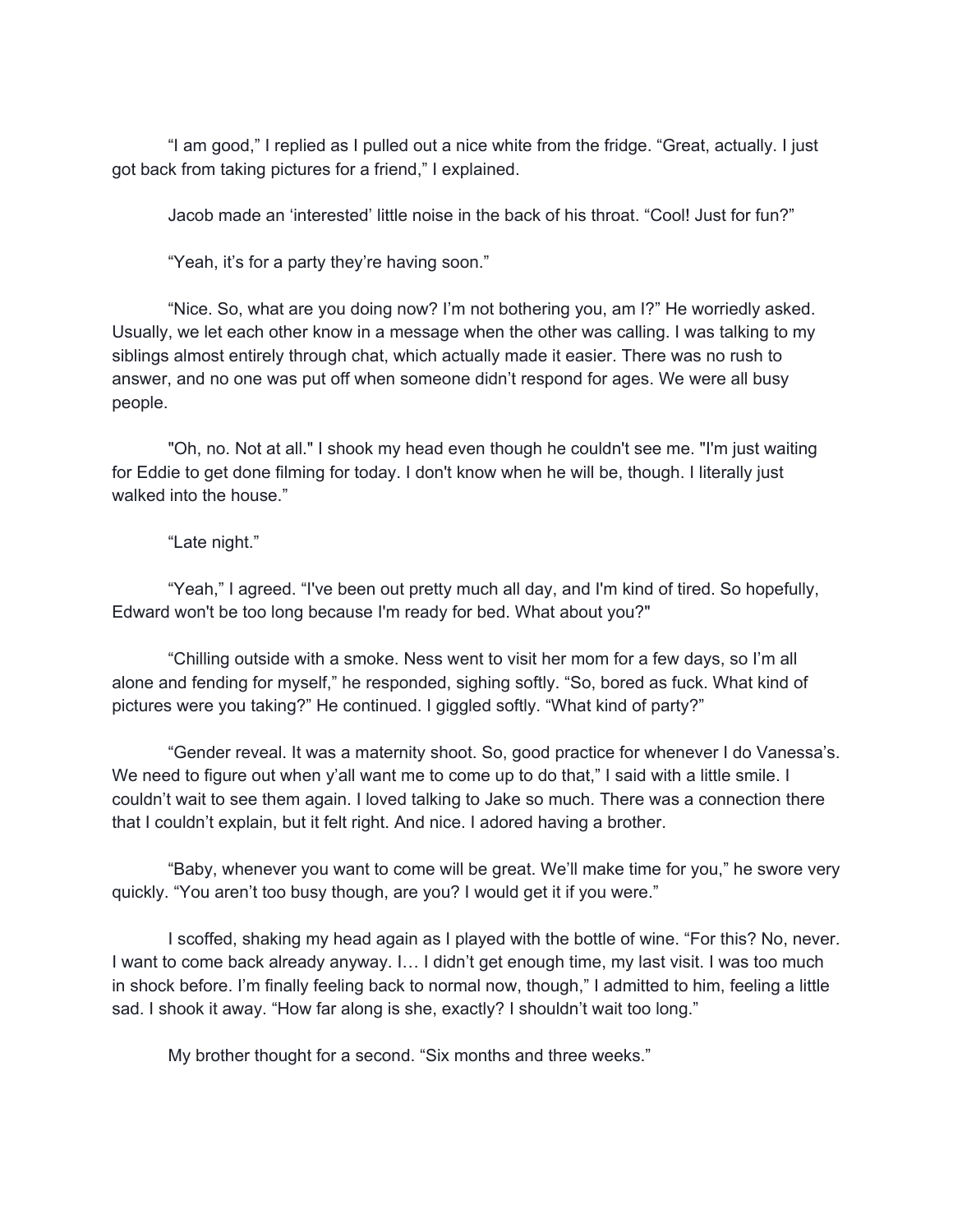"So, in the next six or seven weeks sometime would be the best. I'll probably have to come on my own this time, though," I concluded softly as I thought about everything that was coming up in the next few months. "Eddie is so busy right now. But I want to see the girls again when I'm there. And our grandfather, too."

He laughed a little bit. "He likes you. He respects how strong-willed you are. Gramps says you have the spirit of a real Quileute. You were born a wolf."

"Oh," I sort of whimpered, putting my hand over mouth to keep from squeaking. I was determined not to cry over every little thing. "Really?"

"Yeah," he answered warmly.

"My grandpa likes me," I croaked, rubbing my hand over my cheek. "Aw." I didn't know what else to say.

Jake chuckled for a moment. "Yeah, and it's fucking amazing because he hates everyone pretty much." I laughed at his words. They didn't surprise me at all. He seemed to be that kind of man. "He loves you, Bella. We all do."

Tears stung my eyes, my nose stuffing up a little. "I love you, too," I closed them as I breathed out the words. My phone beeped at me, interrupting the conversation and my emotional moment. "Ah, I think Eddie might be calling me."

"I'll let you go then," he replied in a pout. "Have a good night!" He added more cheerfully. My brother seemed to, in general, be an optimistic person.

"Alright, you too. Don't get too bored. I'll text you later. I'll look at when I can come up, and we'll make plans," I promised quickly.

"Sounds great. Bye, sis," Jake answered jovially before hanging up.

I swiftly switched over the call to the other line, sniffling loudly into the speaker. It was the remains of my almost tears. I was glad that I didn't. My crying at the beach had been cathartic enough, and I didn't need my face to be any puffier.

"Hello?"

"Bella, what's wrong?" Edward started, instantaneous worriedly.

"Nothing," I laughed a little watery. Clearing my throat, I swallowed back my emotions. I continued to play with the bottle of wine, never actually making myself a glass. "I was just talking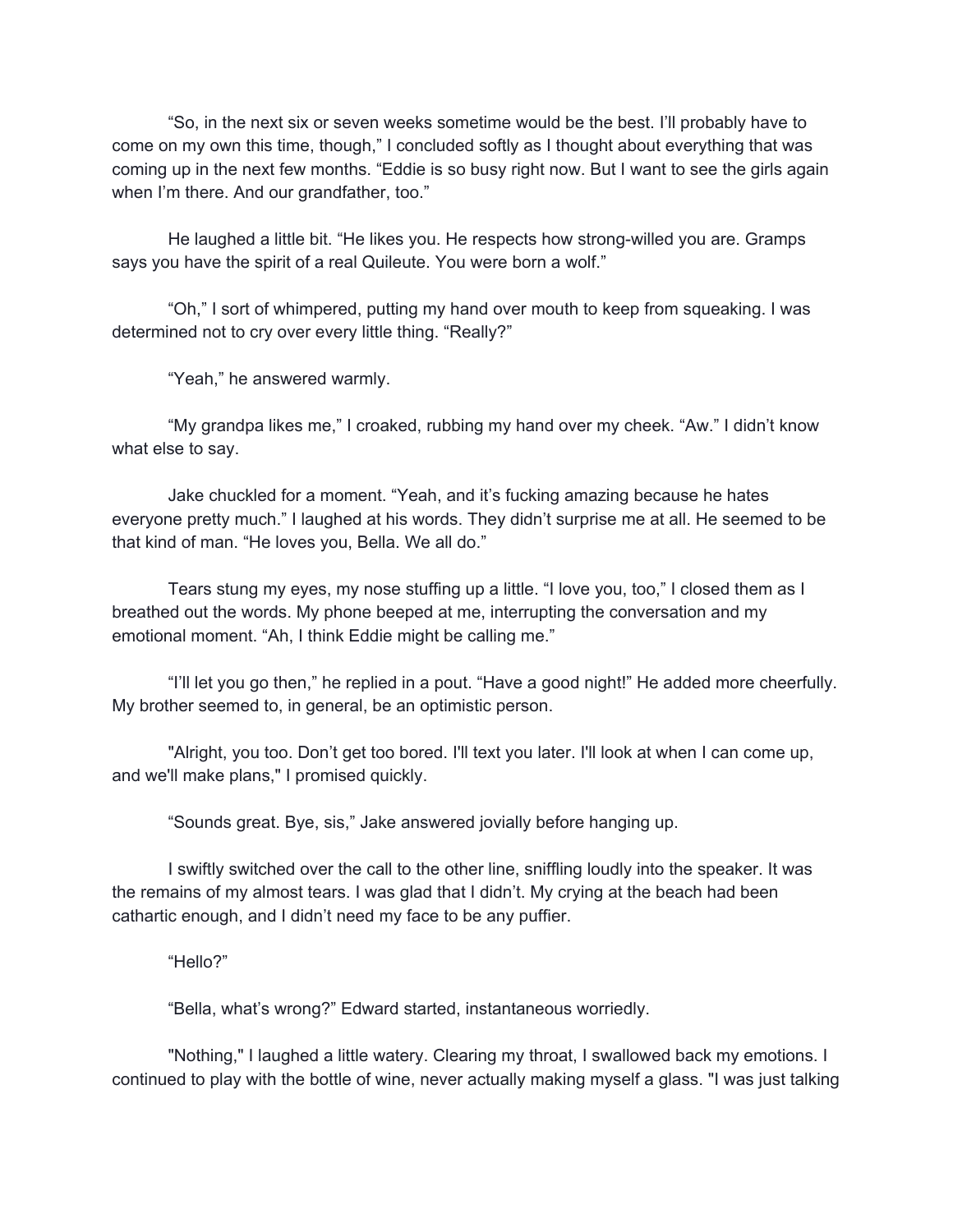to Jake, and he said something really nice. Don't worry. I'm fine, honey. Good tears. It's been a pleasant day."

"Oh," he sighed in relief. "Oh, good. I shouldn't have panicked that quickly. Crickey. I'm sorry."

I giggled as I rubbed the heel of my palm against my eye. "It's okay. I understand. I probably would, too."

He chuckled. "Um, anyway, should I pick up something for dinner or do you want to go out?" He knew I had been out all day. We had frozen stuff, but I wasn't sure how much effort I really wanted to put in.

"Let's just order dinner. I want to spend the rest of the night in your arms, editing. On the couch. Or the bed."

Edward hummed loudly in pleasure at the idea. "Mm, sounds perfect. I have a script that I need to read."

"Okay," I responded as I looked at the bottle of wine again. "I'll see you in a few minutes. Love you."

"I love you too," he reciprocated promptly, making me smile.

I decided to skip the drink until he got home and get a shower instead. I was feeling sandy from the beach, and I didn't want to bring it into the bed with me. The tiny grains were in my hair and stuck between my toes, somehow finding its way into my shoes and socks.

After laying out my nightgown for the evening, I warmed up the shower while I brushed my hair. I used a cleaning wipe to scrub away the remains of the light makeup that I had worn for the day. There were bright purple circles under my eyes. I hadn't realized how tired I really was.

The suds from my shampoo were just beginning to free themselves from my curls when the shower door opened. Edward slipped in behind me, pressing a kiss to the back of my shoulder. He pushed my hair to one side, massaging his fingers into it to help get the soap out.

"I have missed you all day," he sighed heavily, pulling my warm wet body to his much cooler one. It was a pleasant difference.

Leaning my head back against his pec, I glanced back at him. "Bad day?"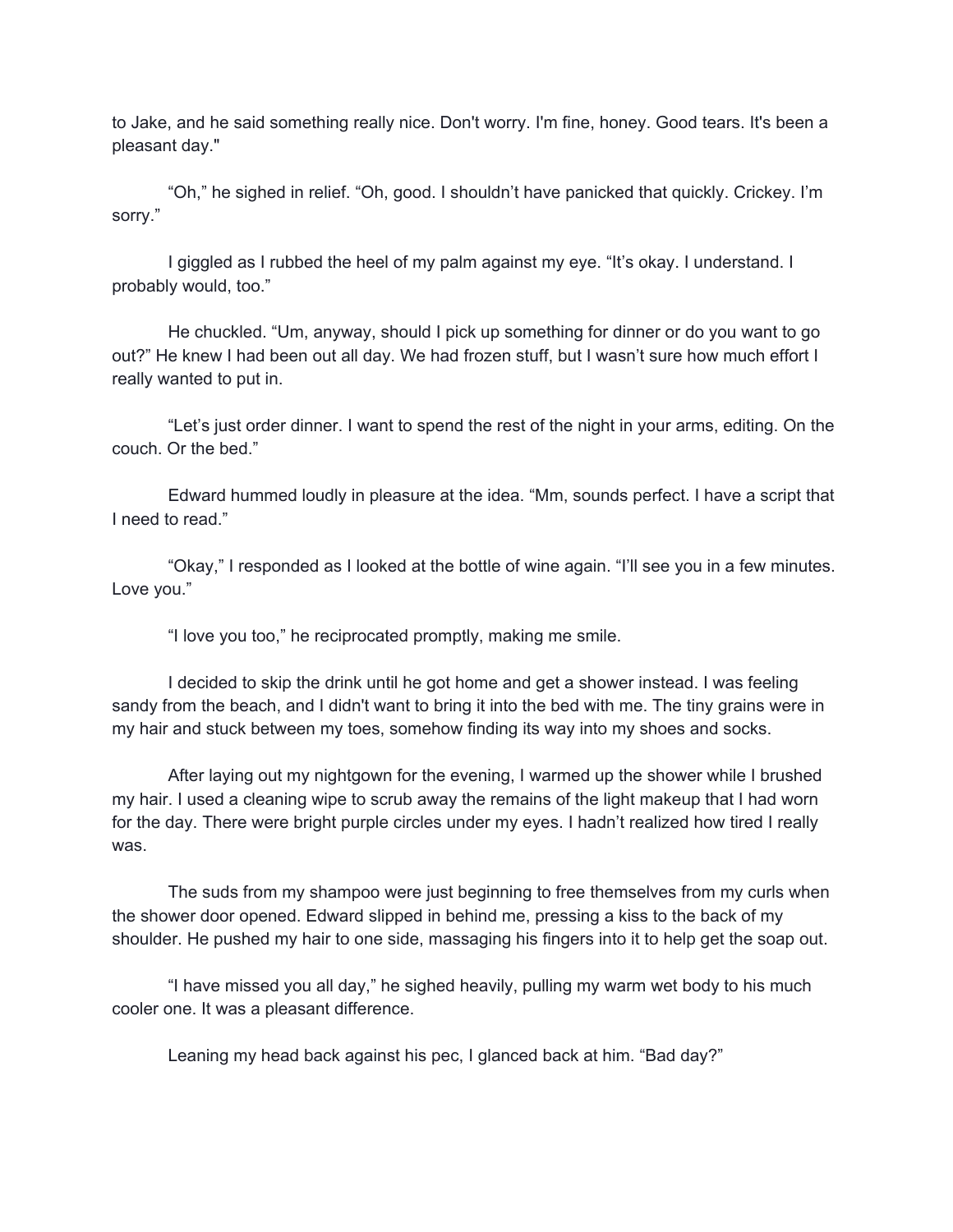"No," he shook his head and sighed again. "I just want to be terribly selfish and beg you to come to the set with me every day, but I don't want you to be bored."

"It's not that boring, but I can't tomorrow. I have a lunch meeting with Zafrina. Maybe later this week I can come back if you want me to," I explained. "The day after I could. I don't have anything planned, and I can work on my pictures some while I'm there."

"What sort of meeting?" He asked in curiosity. Edward switched spots with me so that I could put the conditioner in my hair out of the direct streams. The remains of his white makeup ran down his chest in little rivers, his eyes smudged black. I would have to help him clean it off better.

"We're going to talk about the press coverage of the award show, apparently," I answered as I moved the cream through the ends of my hair with my palms. He finally began to wash his own.

Edward made a little face. "Oh, the boring stuff."

"I don't know why she would want to talk to me about it," I admitted, leaning back against the shower wall. I hadn't seen anything about the event. But I had been busy with too many other things. Not that I watched television at all or sought out magazines to read. I just took the pictures for them. I wasn't even on social media that much, if ever. I hadn't been on since Sunday night before the awards, at least.

He chuckled softly. "I do," he commented, reclining his head in the water so that it slid down his delicious back. "It's just her thing. She'd do it after everything with me if I let her. I don't think it's necessary, though. It's all very dull and tedious. And a waste of time. And I don't give a flying fuck what other people say about me anyway."

"She wants to talk to me about what kind of role she's going to play. I don't know what that's going to be."

Sweetly, he smiled as he ran his hand down my arm to mine so that he could hold it for a moment. "Don't worry about that. It's all trial and error."

I nodded. "I know." I squeezed his fingers in return, looking down at them as I did. "When we started dating, I didn't realize this was even a possibility." I looked up at him slowly. "I don't know what I'm doing."

"Well, we'll figure it out together," he promised. "I'll help every step of the way."

"I know," I repeated.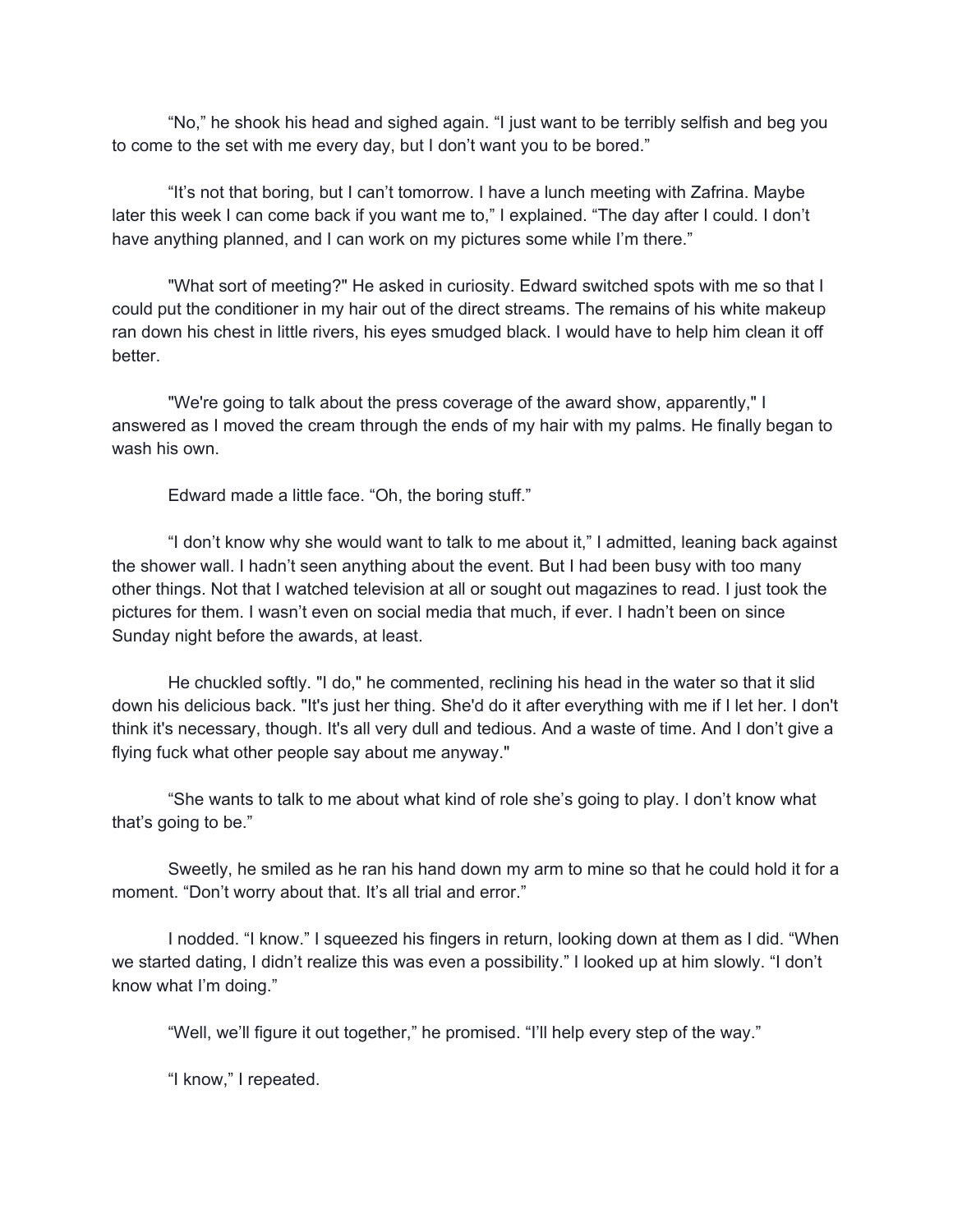After our shower, we dressed and ordered dinner. I worked on the bed on the new pictures. I was on my laptop between Edward's legs while he rested against the headboard and read a script for a movie he was possibly going to audition for. He wasn't sure yet. He had already read two others during the day between filming in his boredom.

We were comfortable for five minutes when he got a phone call. I was rather hoping it was just the delivery driver calling for a code or something, but I wasn't that lucky.

Edward sighed heavily. "It's a business thing. I'm going to take this in the office," he mumbled, getting out of our snug cuddling position. I pouted a little bit as I watched him leave.

Only a second later, my phone rang too. I smiled to myself when I heard the tune. It was the same song that played on Jasper's phone for his morning alarm.

"Hi, honey," I said brightly, just happy to talk to him again.

"Hello, dove," he began in a deep warm voice. "How are you?"

I decided to rest against the headboard to get more comfortable. "Good. Tired. I had a nice day out taking pictures like a real photographer. What about you?"

Softly, he hummed. "Better now that I can hear your lovely voice. Is Tony still filming?" He curiously asked.

"He just got home a little while ago, but he's on a call right now. We're waiting for dinner," I informed him with a small sigh in my voice.

"You okay?"

Shaking my head to myself, I replied, "Oh yeah. I'm just exhausted, and I got so spoiled to having you both in Sydney. I miss all the attention," I admitted. "I'm feeling a little lonely."

"Me too," he quietly confessed.

"Don't worry. We're going to spoil you soon."

"Oh, are you?" He said a little more lightly.

Hugging the blanket to my stomach, I closed my eyes to take in his voice. "Yup," I grinned. "When you get here, I want to spend a week in bed with both of you. With tons of kisses and lots of naked snuggling."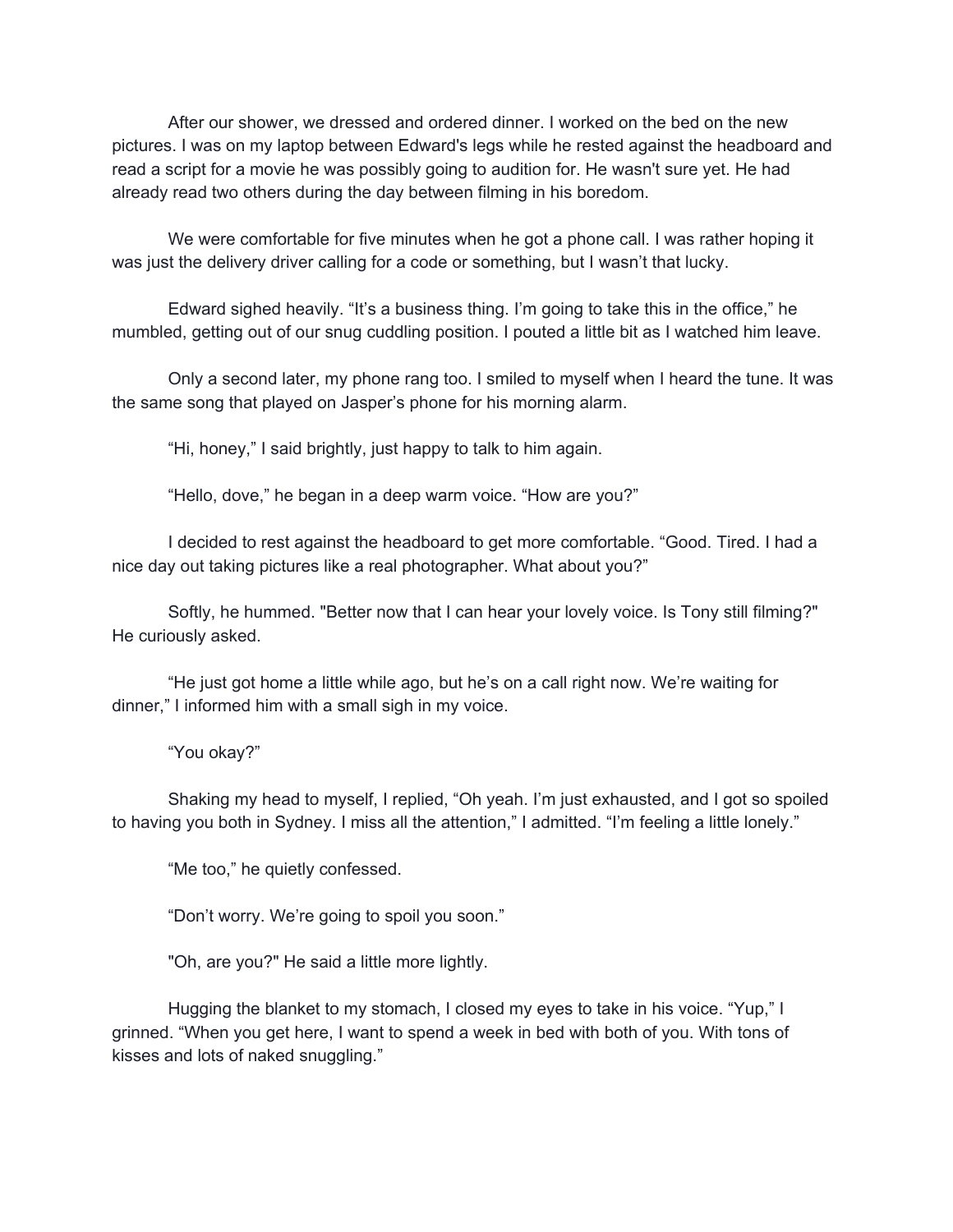"I can't wait," Edward exclaimed as he came into the room. Jasper spoke at the exact time on the other side. I laughed, biting my bottom lip. A little blush spread over my cheeks.

"Neither can I," I answered them both. I put the phone on speaker as Edward crawled in behind me again. He put his chin on my shoulder as he put his arm around my waist. I wiggled my ass against him, snuggling into place.

"Hello, love," he started in an overly cheerful voice against my exposed skin. "I miss you terribly. I want you to come to watch me on set with Bella. Please blow shit off and come here."

Jasper laughed at his blunt and playful attitude. "You don't always get what you want!"

"Yeah, I do," he muttered in return. I snorted to myself. "Bella's bored on set. Come keep her company while I'm shooting. Do it for her."

He gasped. "You're a son of a bitch. That's dirty."

"Yeah," our boyfriend snickered. "Come for her."

"That's what she said," I laughed under my breath. Edward jokingly slapped my bare thigh, making me giggle. "I do want you to come. Come for me. For both of us," I added as dirty as possible. I could feel him laughing silently against my back, his face in my hair. "Oh, god. That tickles," I giggled again. "But no, really."

"We can't have this conversation every time," Jasper sighed.

"Um, yeah. We can until we get our way," I argued sarcastically.

"Geez, you are just like him!" He laughed.

"Yeah! I know! It's part of the reason you like me," I answered back slyly.

"You are annoyingly cute. Both of you. Stop it."

"Never!" I laughed as Edward squeezed my stomach.

The doorbell rang.

"Dinner!" Edward popped up off the bed. I giggled at his great mood at just talking to both of us. I couldn't wait to see how he was going to be once we were all actually together. It was hard to imagine being happier than I was.